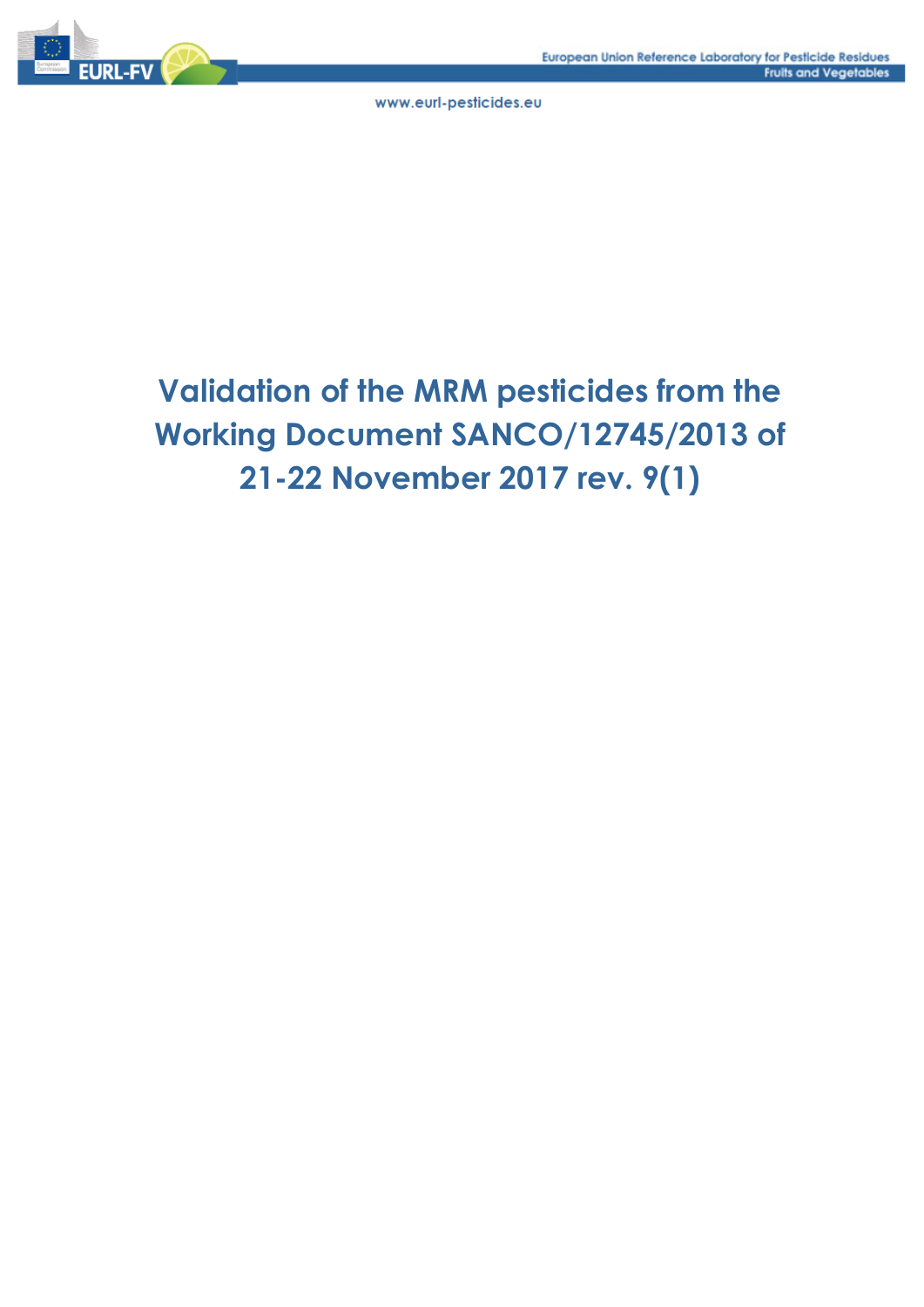

# **CONTENTS**

| 5.5. Instrumentation and analytical conditions for the LC-MS/MS system 4  |
|---------------------------------------------------------------------------|
|                                                                           |
|                                                                           |
| 5.6. Instrumentation and analytical conditions for the GC-MS/MS system  5 |
|                                                                           |
|                                                                           |
|                                                                           |
|                                                                           |
|                                                                           |
|                                                                           |
|                                                                           |
|                                                                           |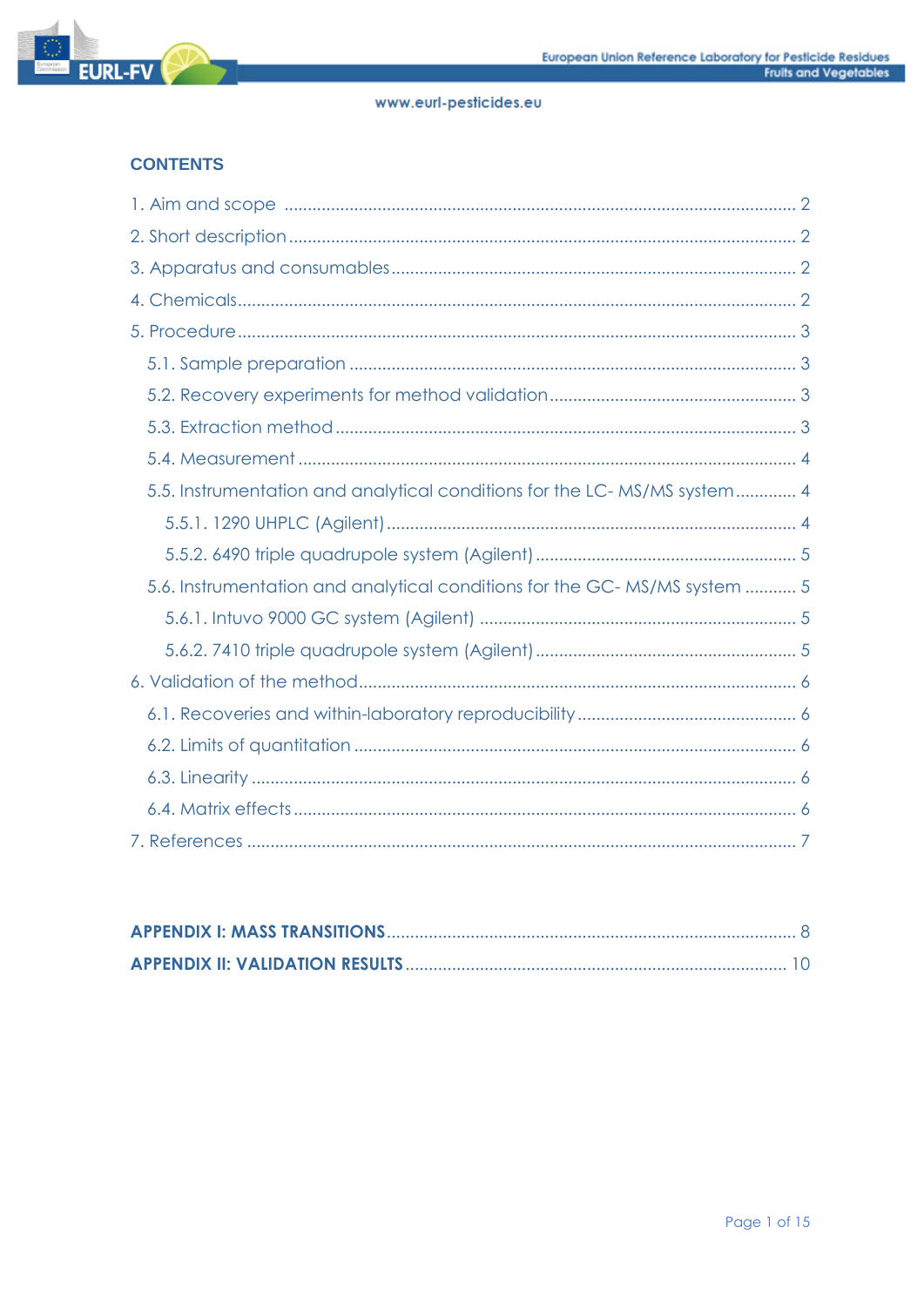

1. Aim and scope

This report describes a validation data of 50 pesticides using a multiresidue method by LC-MS/MS and GC-MS/MS in tomato, orange and avocado.

2. Short description

Homogenous sample is extracted with acetonitrile using citrate buffered and partitioning salts. The obtained extract is analysed by GC-MS/MS and LC-MS/MS.

- 3. Apparatus and consumables
	- Automatic pipettes, suitable for handling volumes of 10 µL to 5000 µL and 1 mL to 5 mL
	- 50 ml and 15 ml PTFE centrifuge tubes
	- Vortex
	- Shaker
	- Centrifuge, suitable for the centrifuge tubes employed in the procedure and capable of achieving at least 3300 rpm
	- Concentration workstation
	- Injection vials, 2 ml, suitable for LC and GC auto-sampler
- 4. Chemicals
	- Acetonitrile ultra-gradient
	- Trisodium citrate dihydrate
	- Disodium hydrogenocitrate sesquihydrate
	- Sodium chloride
	- Anhydrous magnesium sulphate
	- Primary secondary amine (PSA)
	- Supel QuE Z-Sep
	- Ammonium formiate
	- Ultra-pure water
	- Methanol HPLC grade
	- Formic acid
	- Ethyl acetate
	- Pesticides standards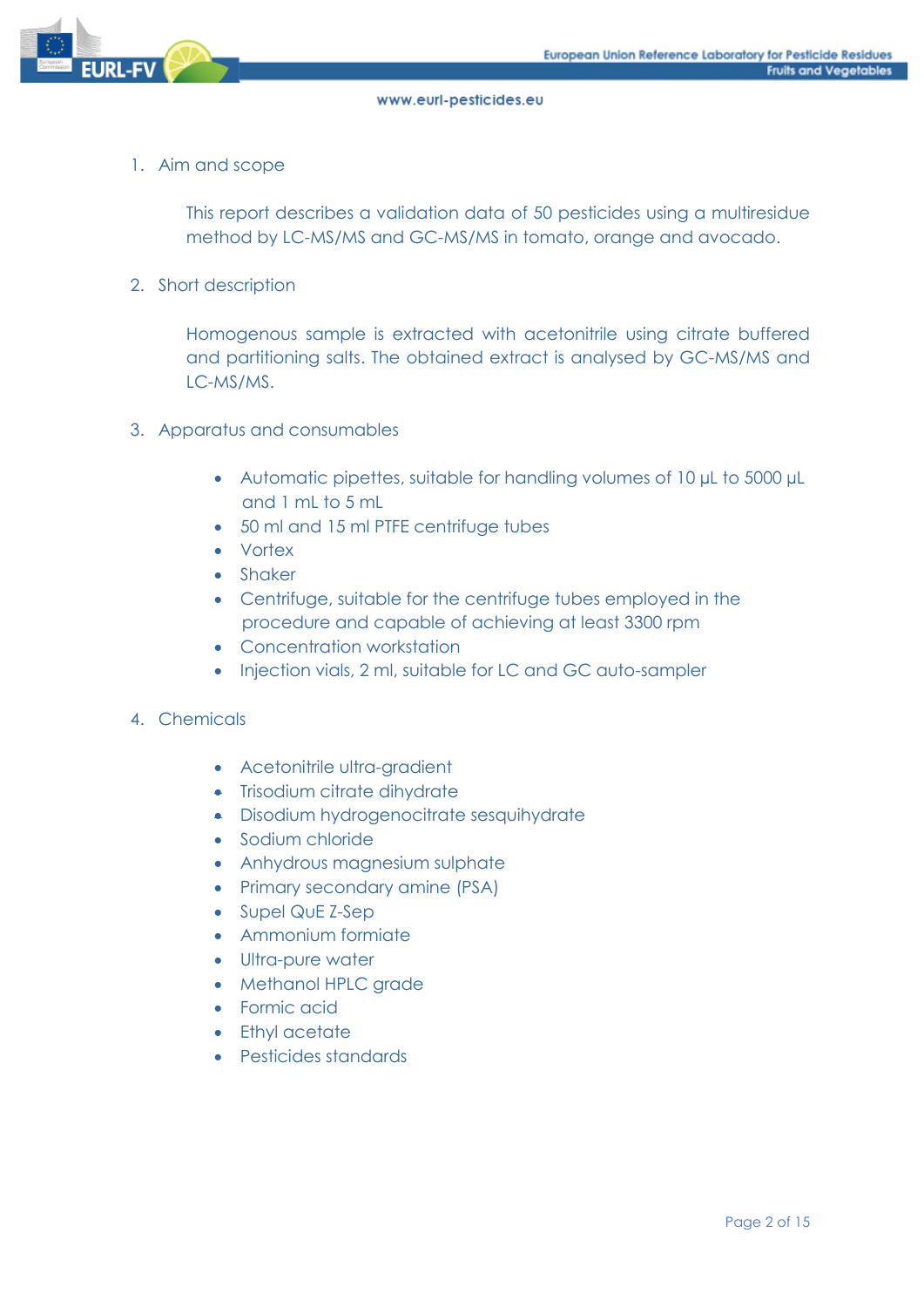

## 5. Procedure

#### 5.1. Sample preparation

Following Document No. SANTE/2017/11813, the sample was perfectly homogenised by grinding finely at its arrival to the laboratory.

#### 5.2. Recovery experiments for method validation

The samples employed in validation studies did not contain any of the pesticides analysed.

Individual pesticide stock solutions (1000–2000 mg/L) were prepared in acetonitrile or ethyl acetate and were stored in screw-capped glass vials in the dark at -20 °C.

For spiking, 10 g representative portions of previously homogenised sample were weighed in teflon tubes, where they were fortified homogenously with the appropriate amount of the working standard solution in acetonitrile.

The validation method was performed at two fortification levels (0.005 and 0.05 mg/Kg). Five replicates were analysed at each level.

#### 5.3. Extraction method

- 1. Weigh 10 g ± 0.1 g of sample in 50 mL PTFE centrifuge tube.
- 2. Add 10 mL of acetonitrile and 10 µL of 10 mg/L carbendazim-d3, Malathion-d10 and TPP (procedure internal standards).
- 3. Shake the sample using an automatic axial shaker for 4 min.
- 4. Add 4 g of magnesium sulphate, 1 g of sodium chloride, 1 g of trisodium citrate dihydrate and 0.5 g of disodium hydrogenocitrate sesquihydrate.
- 5. Shake the samples again in the automatic shaker for 4 min.
- 6. Centrifuge the tubes at 3700 rpm for 5 min.
- 7. Transfer 5 mL of the supernatant to a 15 mL PTFE tube containing:
	- a. 750 mg magnesium sulphate and 125 mg PSA for matrices with high water content.
	- b. 750 mg magnesium sulphate and 125 mg Z-Sep for matrices with high fat content.
- 8. Vortex the tube for 30 sec.
- 9. Centrifuge the tubes at 3700 rpm for 5 min.
- 10. Add 40 µL of formic acid 5% in acetonitrile to option a in step 7.
- 11. Analysis: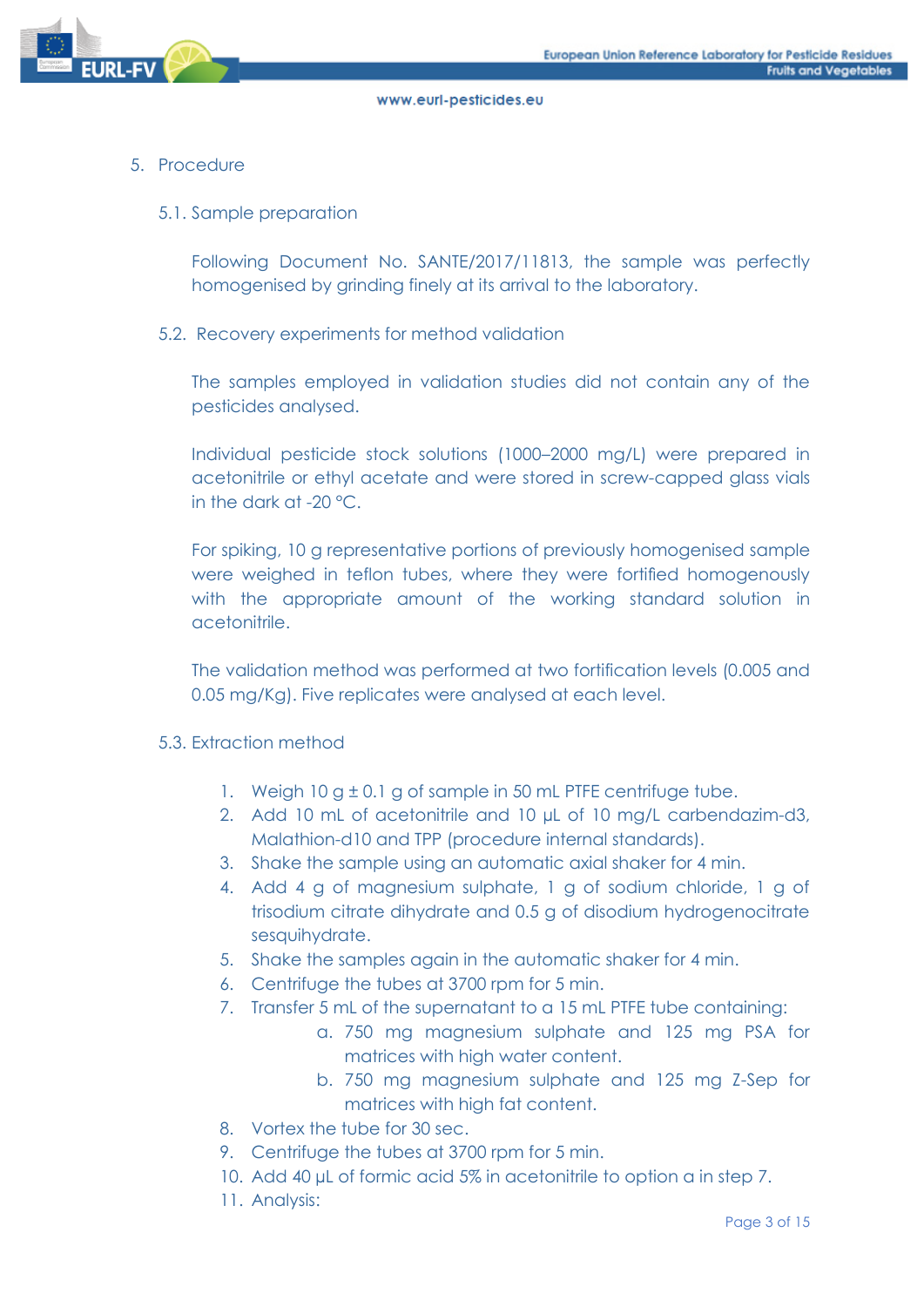

- a. for LC analysis, dilute 100 mL extract with 400 mL of water containing dimethoate-d6 at 0.050 mg/L (Injection Internal Standard).
- b. for GC analysis, evaporate 50 µL extract and reconstitute with 50 µL of ethyl acetate containing lindane-d6 at 0.050 μg/mL (Injection Internal Standard).

With this treatment, 1 mL of sample extract represents 0.2 g of sample in LC and in GC the final matrix concentration is 1 g/mL.

5.4. Measurement

Both LC and GC systems were operated in multiple reaction monitoring mode (MRM). Selected reaction monitoring (SRM) experiments were carried out to obtain the maximum sensitivity for the detection of the target molecules. For confirmation of the studied compounds, two SRM transitions and a correct ratio between the abundances of the two optimised SRM transitions (SRM2/SRM1) were used, along with retention time matching. The mass transitions used are presented in Appendix I (Table 1 for LC-MS/MS and Table 2 for GC-MS/MS parameters).

- 5.5. Instrumentation and analytical conditions for the LC- MS/MS system
	- 5.5.1. 1290 UHPLC (Agilent)
		- Column: Zorbax Eclipse Plus C8 2.1x100 mm and 1.8 μm particle size (Agilent)
		- Mobile phase A: Water (0.1% formic acid, 5mM ammonium formate, 2% MeOH)
		- Mobile phase B: Methanol (0.1% formic acid, 5mM ammonium formate,  $2\%$  H<sub>2</sub>O)
		- Column temperature: 35ºC
		- Flow rate: 0.3 mL/min
		- Injection volume: 5 µL

#### Mobile phase gradient for pesticides analyse

| Time [min] | Mobile phase A Mobile phase B |      |
|------------|-------------------------------|------|
|            | 80%                           | 20%  |
|            | 80%                           | 20%  |
| 15         | 0%                            | 100% |
|            | ነጁ                            | 100% |

Re-equilibration with initial mobile phase: 2.5 minutes.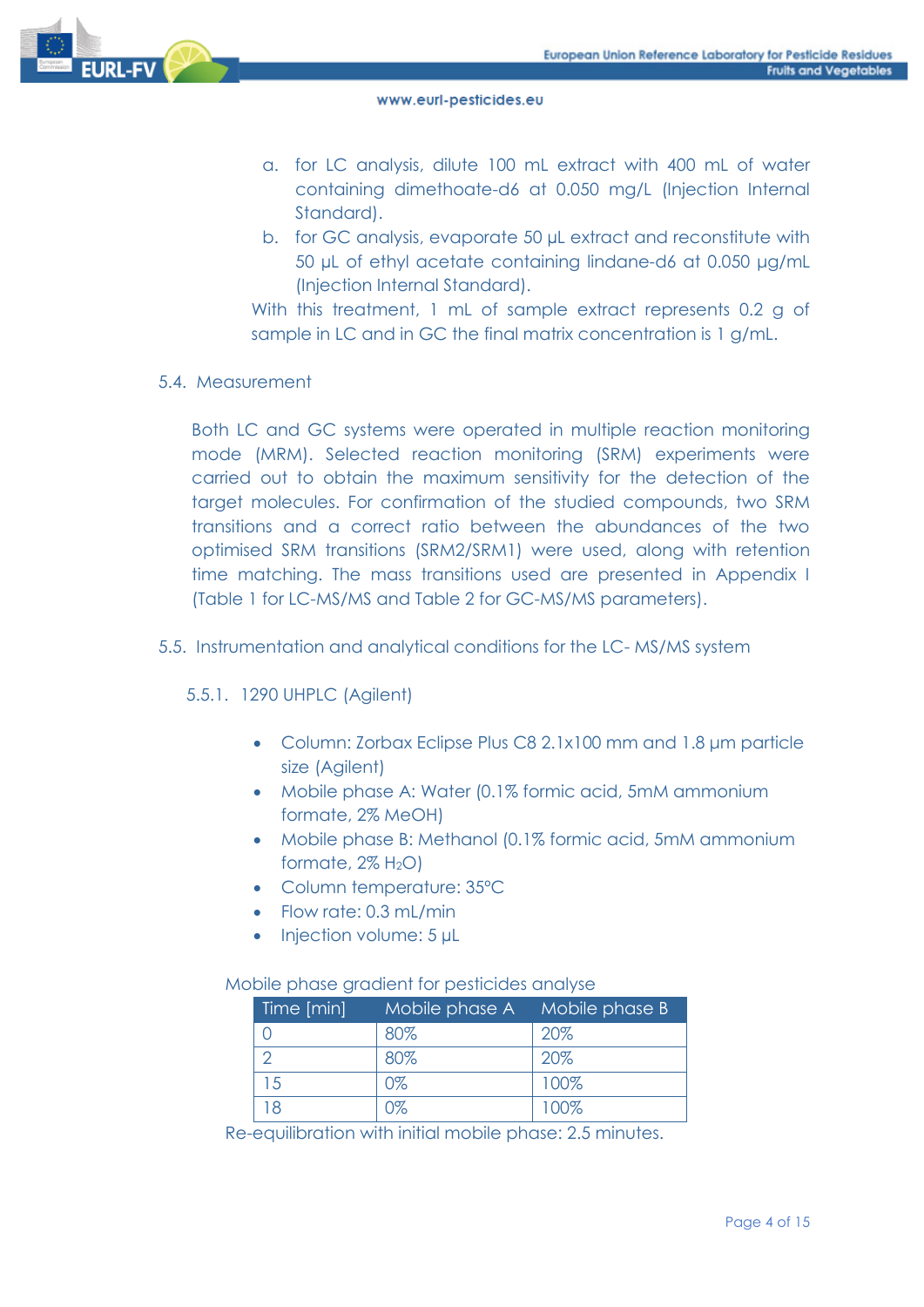

5.5.2. 6490 triple quadrupole system (Agilent)

- Ionisation mode: Positive mode and negative mode
- Capillary (positive and negative): 3000 V
- Nebulizer: 45 psi
- Nozzle: 400 V
- Drying gas flow: 13 L/min
- Drying gas temperature: 120ºC
- Sheath gas flow: 10 L/min
- Sheath gas temperature: 375°C
- High Pressure RF (positive): 150 V
- High Pressure RF (negative): 110 V
- Low Pressure RF (positive): 60 V
- Low Pressure RF (negative): 60 V
- 5.6. Instrumentation and analytical conditions for the GC- MS/MS system
	- 5.6.1. Intuvo 9000 GC system (Agilent)
		- Column: 2 Planar columns HP-5MS UI (15 m long × 0.25 mm i.d. × 0.25 μm film thickness)
		- Injection mode: Splitless
		- Ultra-inert inlet liner with a glass wool frit from Agilent
		- Injection volume: 1 µl
		- Injector temperature: 80 °C hold for 0.1 min, then up to 300 °C at 600 °C/min and up to 250 at 100 °C/min.
		- Carrier gas: Helium at constant flow = 1.611 mL/min column 1, 1811 mL/min column 2.
		- Carrier gas purity: 99.999%
		- Oven temperature: 60 °C for 0.5 min, up to 170 °C at 40 °C/min, and up to 310 °C at 10 °C/min.

### 5.6.2. 7410 triple quadrupole system (Agilent)

- Ionisation mode: electron impact ionisation
- Temperature of the transfer line: 280 °C
- Temperature of ion source: 280 °C
- Collision gas: nitrogen
- Collision gas purity: 99.999%
- Solvent delay: 2.6 minutes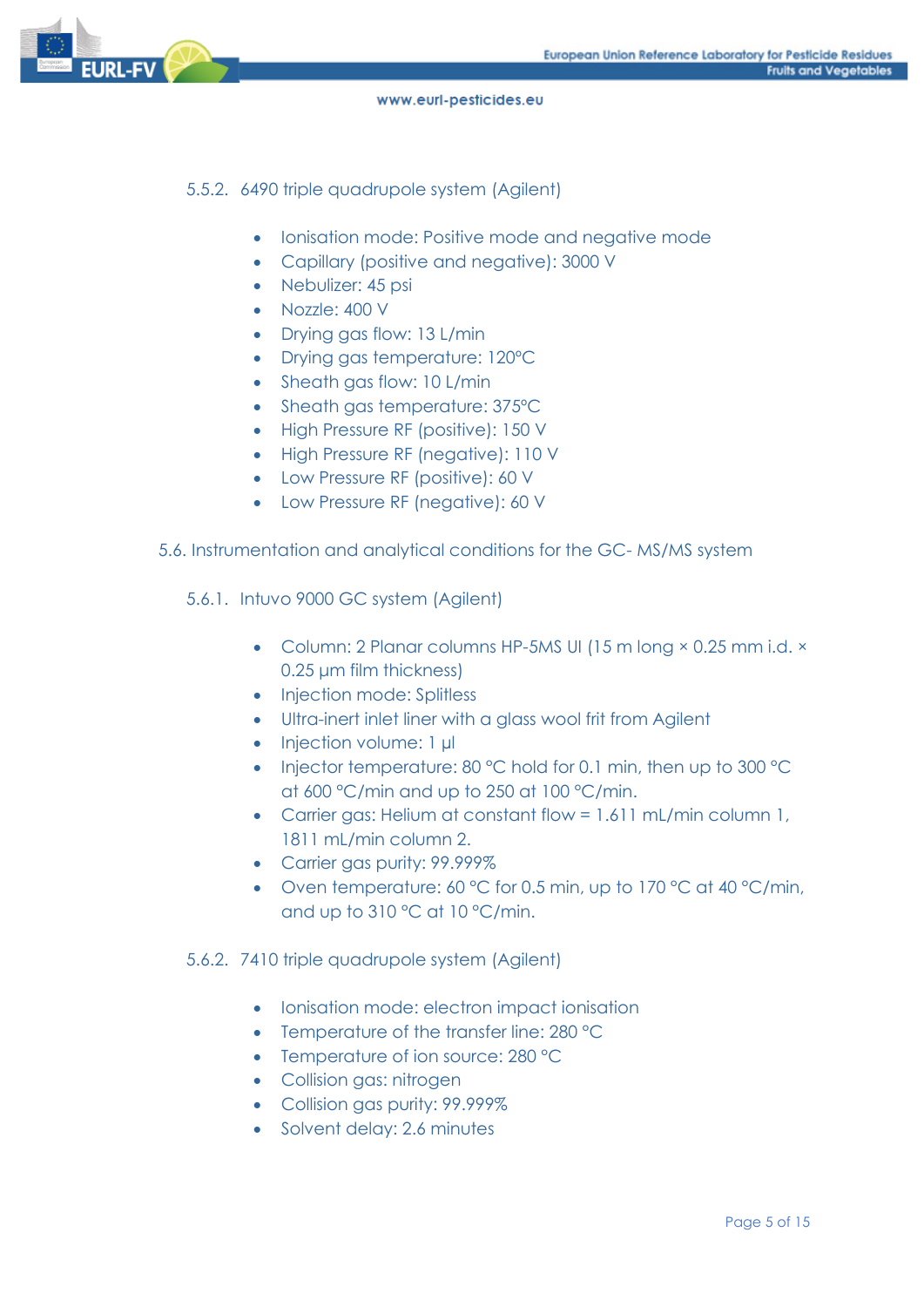

- 6. Validation of the method
	- 6.1. Recoveries and within-laboratory reproducibility

The results corresponding to the mean recovery (n=5) and withinlaboratory reproducibility in terms of relative standard deviation (RSDr) at two fortification levels (0.005 and 0.05 mg/kg) are summarized in Appendix II, Table 3.

Almost all the recoveries results are within the range 70-120% except ioxynil in tomato; cyflufenamid, etoxazole, lufenuron, metrafenone, propaquizafop, proquinazid, pyrethrin I, pyrethrin II, sulfoxaflor and tricyclazole in orange; and bifenazate and pyrethrin II in avocado.

#### 6.2. Limits of quantitation

Document N° SANTE/2017/11813 defines limit of quantitation as the lowest validated spike level meeting the method performance acceptability criteria. LOQs are summarized in Appendix II, Table 4. The LOQ for 98% of the pesticides is 0.005 mg/kg in tomato, 76% in orange and 82% in avocado.

#### 6.3. Linearity

Linearity of the MS/MS systems was evaluated by assessing the signal responses of the target analytes from matrix-matched calibration solutions prepared by spiking blank extracts at seven concentration levels, from 0.002 to 0.500 mg/L. In all cases, coefficient of determination (R2) was higher than 0.99. Linearity ranges for all pesticides are summarized in Appendix II, Table 4.

### 6.4. Matrix effects

Matrix effects were assessed by comparison of the slopes of seven-point matrix-matched calibration curves with the slopes of the calibration curves in solvent. Values of matrix effects are summarized in Appendix II, Table 4.

This report aims to provide information to laboratories that analyse pesticide residues in fruits and vegetables or are interested in it. References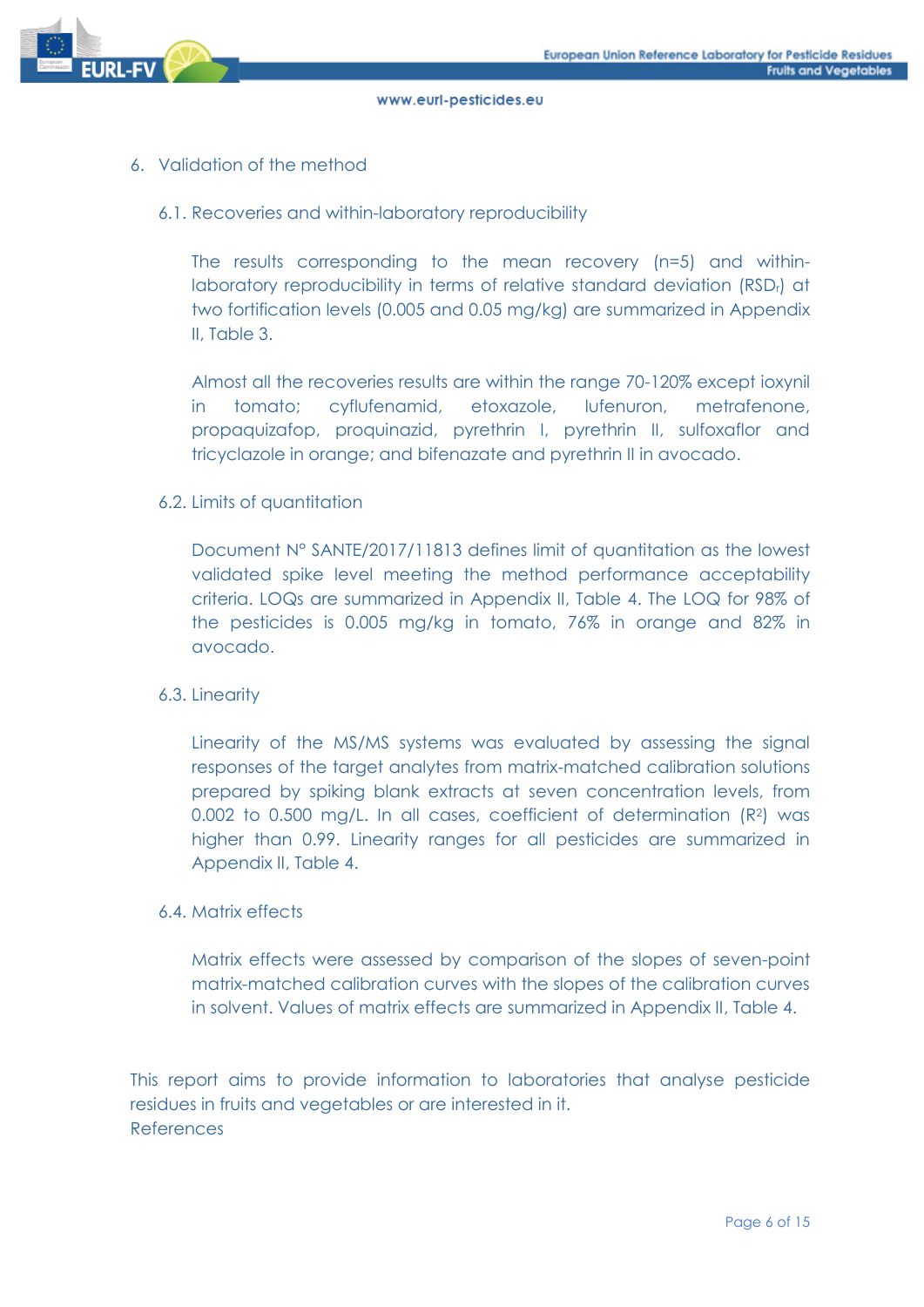

- **Analytical quality control and method validation procedures for pesticide residues analysis in food and feed.** Document Nº SANTE/2017/11813.
- **[http://www.eurl-pesticides.eu](http://www.eurl-pesticides.eu/)**
- **Working document on pesticides to be considered for inclusion in the national control programmes to ensure compliance with maximum residue levels of pesticides residues in and on food of plant and animal origin.** SANCO/12745/2013 of 21-22 November 2017 rev. 9(1).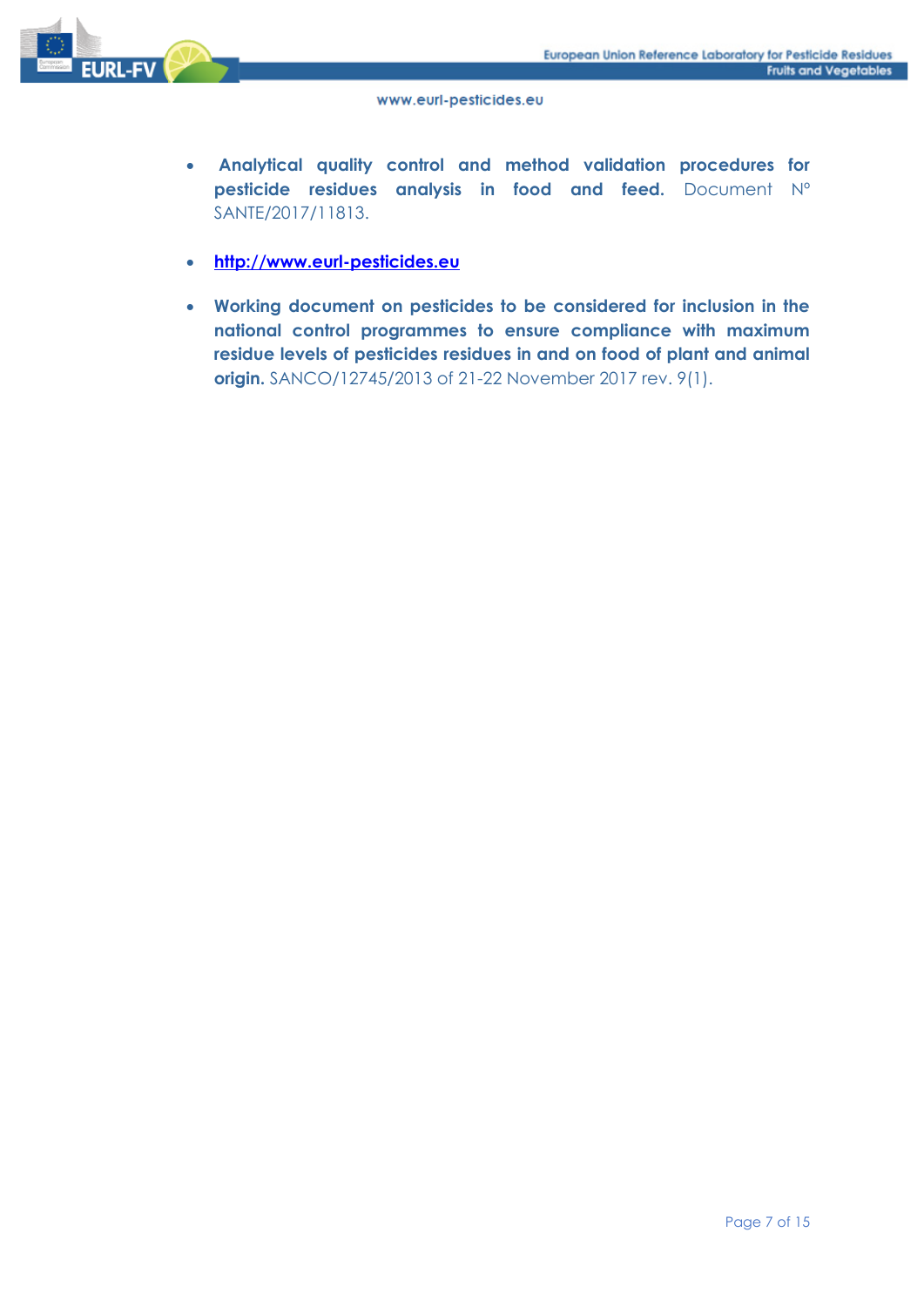

# **APPENDIX I: MASS TRANSITIONS**

**Table 1.** Detection and chromatographic parameters for the selected compounds analysed by LC-MS/MS.

| No.            | <b>Name</b>             | $t_{R}$ (min) | Cone<br>voltage<br>(V) | <b>Precursor</b> ion<br>(m/z) | Product<br>ion 1<br>(m/z) | Product<br>ion 2<br>(m/z) | CE <sub>1</sub><br>(eV) | CE <sub>2</sub><br>(eV) | <b>Polarity</b> |
|----------------|-------------------------|---------------|------------------------|-------------------------------|---------------------------|---------------------------|-------------------------|-------------------------|-----------------|
| 1              | Ametoctradin            | 12,92         | 380                    | 276,2                         | 176,1                     | 149                       | 35                      | 35                      | <b>Positive</b> |
| $\overline{2}$ | <b>BAC10</b>            | 11,34         | 380                    | 276,2                         | 184,3                     | 90,8                      | 20                      | 25                      | <b>Positive</b> |
| 3              | BAC <sub>8</sub>        | 9,68          | 380                    | 248,3                         | 156,2                     | 91,2                      | 15                      | 35                      | <b>Positive</b> |
| 4              | <b>Bifenazate</b>       | 11,4          | 380                    | 301,1                         | 198,2                     | 169,9                     | 10                      | 20                      | <b>Positive</b> |
| 5              | Clomazone               | 10,4          | 380                    | 240,1                         | 127,8                     | 124,9                     | 10                      | 20                      | <b>Positive</b> |
| 6              | Cyazofamid              | 11,84         | 380                    | 325                           | 261,2                     | 108,1                     | 10                      | 15                      | <b>Positive</b> |
| 7              | Cyflufenamid            | 12,79         | 380                    | 413                           | 294,9                     | 240,8                     | 15                      | 15                      | Positive        |
| 8              | Emamectin benzoate B1a  | 13,3          | 380                    | 886,5                         | 302,2                     | 158,1                     | 35                      | 40                      | <b>Positive</b> |
| 9              | Emamectin benzoate B1b  | 13,09         | 380                    | 872,5                         | 157,9                     | 82                        | 30                      | 35                      | <b>Positive</b> |
| 10             | Etoxazole               | 14,02         | 380                    | 360                           | 304                       | 140,9                     | 20                      | 30                      | <b>Positive</b> |
| 11             | Fenpyrazamine           | 11,4          | 380                    | 332,2                         | 272,1                     | 230,2                     | 10                      | 20                      | <b>Positive</b> |
| 12             | <b>Flufenacet</b>       | 11,82         | 380                    | 364,1                         | 194,1                     | 152                       | 15                      | 15                      | <b>Positive</b> |
| 13             | Fluxapyrosad            | 11,3          | 380                    | 381,9                         | 362                       | 342                       | 10                      | 15                      | <b>Positive</b> |
| 14             | loxynil                 | 9,98          | 380                    | 369,8                         | 214,8                     | 126,8                     | 30                      | 30                      | <b>Negative</b> |
| 15             | Isoxaflutole            | 10            | 380                    | 360                           | 250,9                     | 219,7                     | 15                      | 50                      | <b>Positive</b> |
| 16             | Lufenuron               | 13,6          | 380                    | 508,9                         | 339                       | 325,9                     | 10                      | 10                      | <b>Negative</b> |
| 17             | Metrafenone             | 12,72         | 380                    | 409,1                         | 226,9                     | 209,1                     | 16                      | 8                       | <b>Positive</b> |
| 18             | Penflufen               | 12,28         | 380                    | 318,1                         | 234                       | 141                       | 10 <sup>1</sup>         | 20                      | <b>Positive</b> |
| 19             | Propaquizafop           | 13,3          | 380                    | 444,1                         | 371                       | 99,9                      | 15                      | 20                      | <b>Positive</b> |
| 20             | Proquinazid             | 14            | 380                    | 373                           | 331                       | 289,1                     | 20                      | 20                      | Positive        |
| 21             | Prothioconazole         | 12,51         | 380                    | 341,9                         | 306,1                     | 99,8                      | 15                      | 20                      | <b>Negative</b> |
| 22             | Prothioconazole-desthio | 11,7          | 380                    | 312,1                         | 125                       | 70                        | 40                      | 20                      | <b>Positive</b> |
| 23             | Pyrethrin I             | 14,24         | 380                    | 329,21                        | 143                       | 161                       | 20                      | 5                       | <b>Positive</b> |
| 24             | <b>Pyrethrin II</b>     | 13,14         | 380                    | 373,1                         | 161                       | 133                       | 10 <sup>1</sup>         | 15                      | <b>Positive</b> |
| 25             | Pyridalil               | 15,2          | 380                    | 490                           | 203,9                     | 108,8                     | 20                      | 20                      | <b>Positive</b> |
| 26             | Quinoclamine            | 7,6           | 380                    | 208                           | 105,1                     | 77                        | 25                      | 40                      | <b>Positive</b> |
| 27             | Rotenone                | 11,8          | 380                    | 395                           | 213,1                     | 192,1                     | 20                      | 20                      | <b>Positive</b> |
| 28             | Spinetoram              | 12,97         | 380                    | 748,3                         | 142                       | 98,1                      | 40                      | 40                      | Positive        |
| 29             | Spirotetramat           | 11,6          | 380                    | 374,2                         | 330,3                     | 270,1                     | 15                      | 20                      | <b>Positive</b> |
| 30             | Sulfoxaflor             | 6,15          | 380                    | 278                           | 153,9                     | 105,1                     | 20                      | 10                      | <b>Positive</b> |
| 31             | Tricyclazole            | 6,82          | 380                    | 190,1                         | 163                       | 136,1                     | 25                      | 35                      | Positive        |
| 32             | Triticonazole           | 11,68         | 380                    | 318,1                         | 125,2                     | 70,2                      | 41                      | 33                      | Positive        |
| 33             | Tritosulfuron           | 10,48         | 380                    | 446                           | 145                       | 110                       | 40                      |                         | 48 Positive     |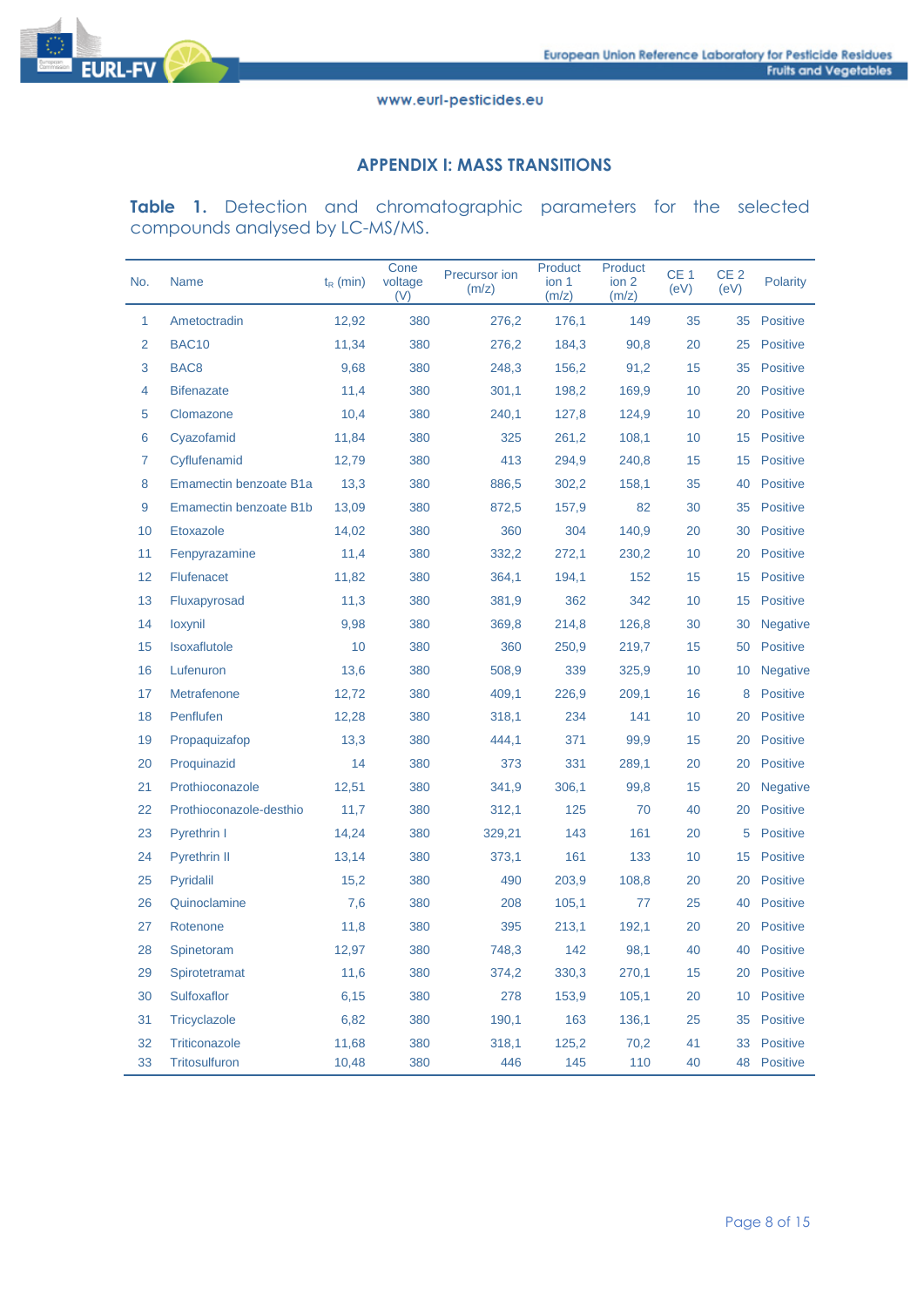

**Table 2.** Acquisition and chromatographic parameters for the selected compounds analysed by GC-MS/MS.

| No. | <b>Name</b>             | $t_R$ (min) | Precursor<br>ion $1$ (m/z) | Product<br>ion $1$ (m/z) | <b>CE 1 (eV)</b> | Precursor<br>ion $2(m/z)$ | Product<br>ion $2 \text{ (m/z)}$ | CE 2 (eV) |
|-----|-------------------------|-------------|----------------------------|--------------------------|------------------|---------------------------|----------------------------------|-----------|
| 1   | Anthraquinone           | 7,16        | 180                        | 152                      | 10               | 20                        | 180                              | 5         |
| 2   | Benalaxyl               | 8,021       | 204                        | 176                      | $\overline{2}$   | 148                       | 105                              | 20        |
| 3   | <b>Ethoprophos</b>      | 5,09        | 158                        | 114                      | 5                | 158                       | 97                               | 15        |
| 4   | Fluopicolide            | 8,115       | 209                        | 182                      | 20               | 173                       | 109                              | 25        |
| 5   | Heptachlor endo-epoxide | 7,54        | 183                        | 119                      | 30               | 183                       | 155                              | 15        |
| 5   | Heptachlor exo-epoxide  | 7,49        | 217                        | 182                      | 22               | 183                       | 119                              | 25        |
| 6   | Isopyrazam              | 9,303       | 359                        | 303                      | 8                | 359                       | 303                              | 8         |
| 7   | Metconazole             | 8,744       | 125                        | 99                       | 20               | 125                       | 89                               | 20        |
| 8   | <b>Molinate</b>         | 4,492       | 187                        | 126                      | 3                | 126                       | 55                               | 12        |
| 9   | <b>Novaluron</b>        | 3,83        | 168                        | 140                      | 10               | 335                       | 168                              | 20        |
| 10  | Penthiopyrad            | 8,4         | 302                        | 177                      | 20               | 177                       | 101                              | 20        |
| 11  | Phenthoate              | 6,887       | 274                        | 246                      | 5                | 274                       | 121                              | 10        |
| 12  | Picolinafen             | 8,56        | 376                        | 238                      | 25               | 238                       | 145                              | 25        |
| 13  | <b>Prothiofos</b>       | 7,295       | 309                        | 239                      | 15               | 309                       | 221                              | 25        |
| 14  | Pyriofenone             | 9,08        | 350                        | 320                      | 15               | 365                       | 350                              | 5         |
| 15  | Quintozene              | 5,558       | 295                        | 265                      | 10               | 295                       | 237                              | 15        |
| 16  | <b>Tetramethrin</b>     | 8,5         | 164                        | 107                      | 15               | 164                       | 77                               | 30        |
| 17  | <b>Triallate</b>        | 6,31        | 268                        | 184                      | 20               | 143                       | 83                               | 15        |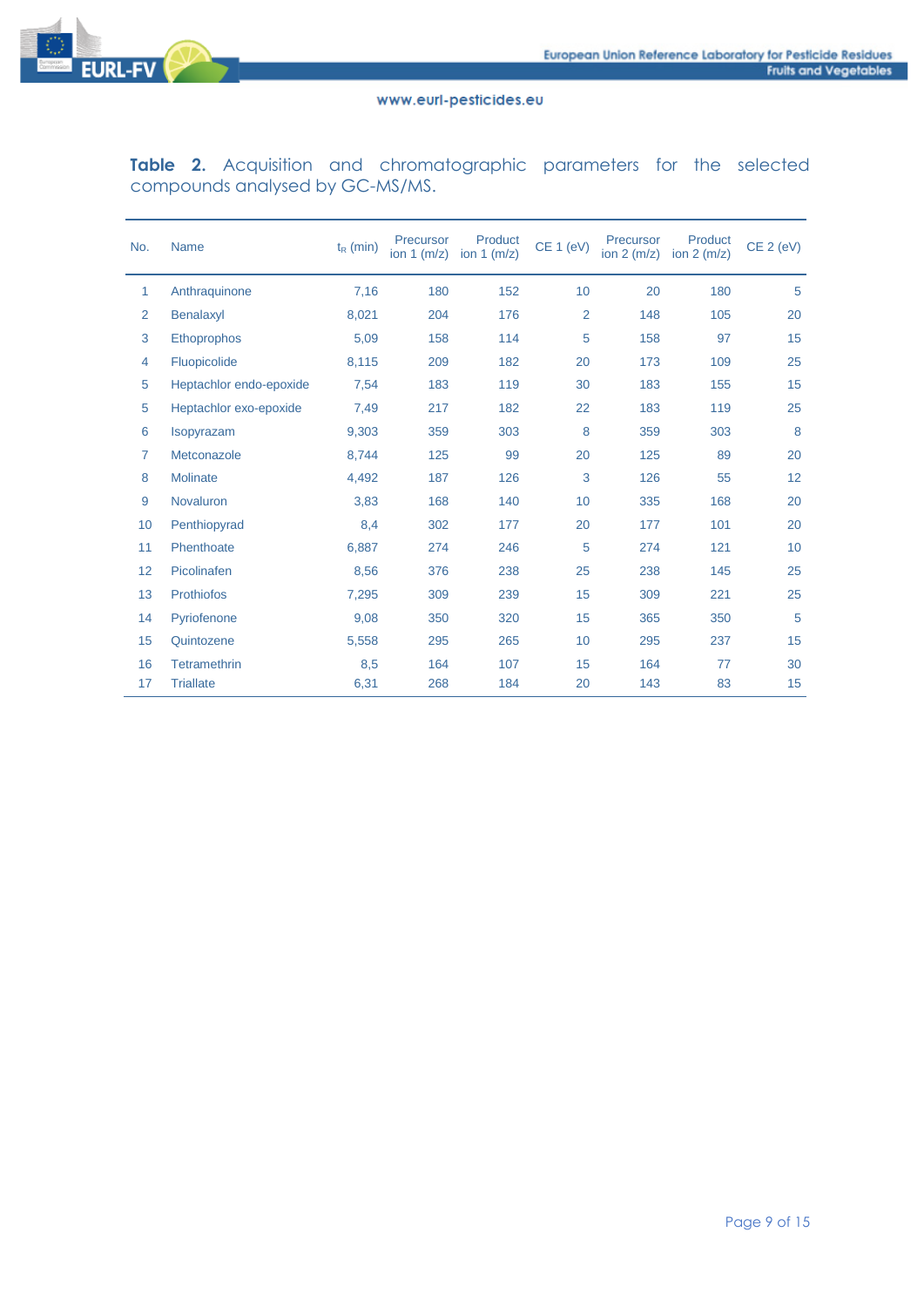

## **APPENDIX II: VALIDATION RESULTS**

Table 3. Accuracy data (as % recovery) and precision data (as repeatability RSD<sub>r</sub>, n=5) at 0.005 and 0.05 mg/kg for tomato, orange and avocado.

|                   |                               |                     | <b>Tomato</b>     |                        |                   |                     |                   | <b>Orange</b>       |                      | <b>Avocado</b>         |                   |                     |                      |  |
|-------------------|-------------------------------|---------------------|-------------------|------------------------|-------------------|---------------------|-------------------|---------------------|----------------------|------------------------|-------------------|---------------------|----------------------|--|
| No.               | <b>Compounds</b>              | 0.005 mg/kg         |                   | 0.050 mg/kg            |                   | 0.005 mg/kg         |                   | 0.050 mg/kg         |                      | 0.005 mg/kg            |                   | 0.050 mg/kg         |                      |  |
|                   |                               | <b>Recov</b><br>(%) | <b>RSD</b><br>(%) | <b>Recov</b><br>$(\%)$ | <b>RSD</b><br>(%) | <b>Recov</b><br>(%) | <b>RSD</b><br>(%) | <b>Recov</b><br>(%) | <b>RSD</b><br>$(\%)$ | <b>Recov</b><br>$(\%)$ | <b>RSD</b><br>(%) | <b>Recov</b><br>(%) | <b>RSD</b><br>$(\%)$ |  |
| 1.                | <b>Ametoctradin</b>           | 103                 | 5                 | 102                    | 3                 | 100                 | $\overline{4}$    | 115                 | 3                    | <b>ND</b>              | <b>ND</b>         | 108                 | 10                   |  |
| 2                 | Anthraquinone                 | 88                  | $\overline{7}$    | 101                    | 3                 | 104                 | 5                 | 107                 | 6                    | 91                     | 8                 | 91                  | $\overline{2}$       |  |
| 3                 | <b>BAC10</b>                  | 109                 | 5                 | 104                    | 4                 | 114                 | 2                 | 119                 | 4                    | 114                    | $\overline{4}$    | 128                 | 9                    |  |
| 4                 | BAC8                          | 109                 | 5                 | 104                    | 5                 | 118                 | 8                 | 118                 | 8                    | 112                    | 5                 | 113                 | 5                    |  |
| 5                 | Benalaxyl                     | 102                 | $\overline{7}$    | 105                    | 3                 | 90                  | 6                 | 104                 | 4                    | 108                    | $\overline{4}$    | 109                 | $\overline{4}$       |  |
| 6                 | <b>Bifenazate</b>             | 84                  | 1                 | 91                     | 18                | 92                  | 5                 | 103                 | 3                    | $\overline{5}$         | 14                | <u>19</u>           | 15                   |  |
|                   | <b>Clomazone</b>              | 111                 | $\overline{4}$    | 110                    | 5                 | 109                 | 6                 | 115                 | 4                    | 111                    | 6                 | 112                 | 5                    |  |
| 8                 | <b>Cyazofamid</b>             | 103                 | 8                 | 111                    | 6                 | 83                  | $\overline{7}$    | 88                  | 7                    | 112                    | 8                 | 120                 | 9                    |  |
| 9                 | <b>Cyflufenamid</b>           | 102                 | $\overline{4}$    | 110                    | 4                 | 33                  | 10                | 28                  | 4                    | 112                    | 18                | 120                 | $\overline{7}$       |  |
| 10                | <b>Emamectin benzoate B1a</b> | 102                 | $\overline{7}$    | 110                    | 10                | 109                 | 10                | 119                 | 8                    | 101                    | $\overline{7}$    | 107                 | 8                    |  |
| 11                | <b>Emamectin benzoate B1b</b> | 112                 | 12                | 102                    | 6                 | 98                  | 6                 | 98                  | 6                    | <b>ND</b>              | <b>ND</b>         | 102                 | 6                    |  |
| $12 \overline{ }$ | Ethoprophos                   | 92                  | 5                 | 100                    | 5                 | 102                 | 11                | 107                 | 6                    | 101                    | 3                 | 101                 | $\Omega$             |  |
| 13                | <b>Etoxazole</b>              | 71                  | 5                 | 14                     | 8                 | 10                  | 34                | $\overline{4}$      | 9                    | 108                    | 9                 | 113                 | 19                   |  |
| 14                | <b>Fenpyrazamine</b>          | 103                 | 11                | 115                    | 5                 | 110                 | 3                 | 114                 | 6                    | 110                    | $\overline{4}$    | 115                 | 8                    |  |
| 15                | <b>Flufenacet</b>             | 113                 | 6                 | 111                    | 6                 | 94                  | 11                | 89                  | 8                    | 110                    | 8                 | 119                 | 6                    |  |
| 16                | Fluopicolide                  | 97                  | 6                 | 96                     | 5                 | 102                 | $\overline{7}$    | 109                 | 8                    | 108                    | $\overline{4}$    | 104                 | $\overline{2}$       |  |
| 17                | <b>Fluxapyrosad</b>           | 106                 | 6                 | 114                    | 8                 | 115                 | 8                 | 115                 | 4                    | 118                    | $\overline{4}$    | 119                 | $\overline{4}$       |  |
| 18                | Heptachlor endo-epoxide       | 109                 | 9                 | 106                    | 5                 | <b>ND</b>           | <b>ND</b>         | 108                 | $\mathbf{1}$         | <b>ND</b>              | <b>ND</b>         | 100                 | 6                    |  |
| 18                | Heptachlor exo-epoxide        | 85                  | 17                | 107                    | 5                 | <b>ND</b>           | <b>ND</b>         | 107                 | 2                    | <b>ND</b>              | <b>ND</b>         | 99                  | 3                    |  |
| 19                | <b>loxynil</b>                | 62                  | 15                | 51                     | 14                | 73                  | $\overline{7}$    | 78                  | 8                    | 99                     | 5                 | 100                 | 4                    |  |
| 20                | <b>Isopyrazam</b>             | 88                  | 5                 | 96                     | 4                 | 101                 | $\overline{7}$    | 109                 | 7                    | 110                    | 3                 | 108                 | 2                    |  |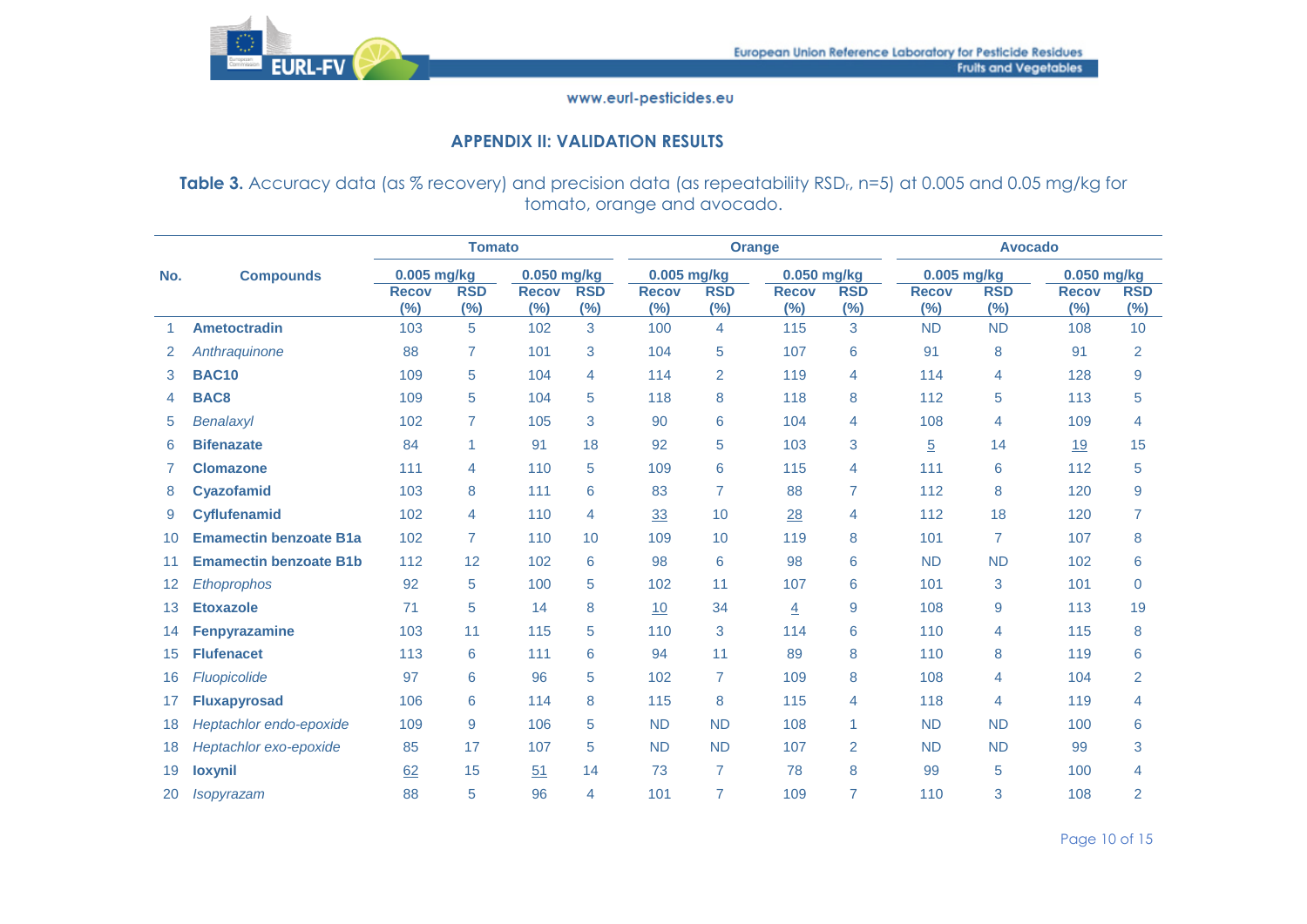

|     |                         |                     | <b>Tomato</b>     |                     |                   |                     |                   | <b>Orange</b>       |                   | <b>Avocado</b>      |                   |                        |                      |  |
|-----|-------------------------|---------------------|-------------------|---------------------|-------------------|---------------------|-------------------|---------------------|-------------------|---------------------|-------------------|------------------------|----------------------|--|
| No. | <b>Compounds</b>        | $0.005$ mg/kg       |                   | $0.050$ mg/kg       |                   | $0.005$ mg/kg       |                   | 0.050 mg/kg         |                   | 0.005 mg/kg         |                   | $0.050$ mg/kg          |                      |  |
|     |                         | <b>Recov</b><br>(%) | <b>RSD</b><br>(%) | <b>Recov</b><br>(%) | <b>RSD</b><br>(%) | <b>Recov</b><br>(%) | <b>RSD</b><br>(%) | <b>Recov</b><br>(%) | <b>RSD</b><br>(%) | <b>Recov</b><br>(%) | <b>RSD</b><br>(%) | <b>Recov</b><br>$(\%)$ | <b>RSD</b><br>$(\%)$ |  |
| 21  | <b>Isoxaflutole</b>     | 107                 | $\overline{2}$    | 115                 | $6\phantom{1}6$   | 114                 | 9                 | 111                 | 3                 | 105                 | 5                 | 113                    | 5                    |  |
| 22  | Lufenuron               | 119                 | 11                | 97                  | 10                | 21                  | 19                | 9                   | 11                | 111                 | 17                | 114                    | 21                   |  |
| 23  | Metconazole             | 79                  | 6                 | 97                  | $6\phantom{1}6$   | 100                 | 6                 | 105                 | 12                | 87                  | $\overline{7}$    | 104                    | 3                    |  |
| 24  | <b>Metrafenone</b>      | 109                 | 3                 | 106                 | 3                 | 42                  | 9                 | 37                  | $\overline{7}$    | 106                 | 16                | 119                    | 12                   |  |
| 25  | <b>Molinate</b>         | 92                  | 11                | 87                  | 9                 | 102                 | 16                | 96                  | 6                 | 104                 | 3                 | 90                     | $\overline{2}$       |  |
| 26  | <b>Novaluron</b>        | 115                 | 3                 | 99                  | $\overline{2}$    | 97                  | 3                 | 93                  | 6                 | 127                 | 6                 | 113                    | 5                    |  |
| 27  | <b>Penflufen</b>        | 112                 | 7                 | 111                 | 5                 | 101                 | 7                 | 99                  | 7                 | 110                 | 6                 | 119                    | 5                    |  |
| 28  | Penthiopyrad            | 83                  | 4                 | 97                  | 4                 | 102                 | 8                 | 110                 | 8                 | 112                 | 3                 | 107                    | $\overline{2}$       |  |
| 29  | Phenthoate              | 90                  | $\overline{7}$    | 100                 | $\overline{2}$    | 113                 | 11                | 112                 | 5                 | 112                 | 5                 | 104                    | $\overline{2}$       |  |
| 30  | Picolinafen             | 85                  | 1                 | 96                  | $\overline{2}$    | 106                 | 8                 | 111                 | 5                 | 97                  | 3                 | 100                    | 3                    |  |
| 31  | Propaquizafop           | 105                 | 3                 | 111                 | 6                 | 25                  | 13                | 20                  | 5                 | 112                 | 19                | 116                    | 13                   |  |
| 32  | <b>Proquinazid</b>      | 103                 | 3                 | 101                 | $\overline{2}$    | 11                  | 29                | $\overline{5}$      | $\overline{7}$    | 82                  | 14                | 84                     | 19                   |  |
| 33  | <b>Prothioconazole</b>  | 101                 | 10                | 108                 | $\overline{7}$    | 74                  | 13                | 66                  | $\overline{4}$    | <b>ND</b>           | <b>ND</b>         | 23                     | 19                   |  |
| 34  | Prothioconazole-desthio | 101                 | 10                | 108                 | $\overline{7}$    | 100                 | 4                 | 100                 | $\overline{2}$    | 120                 | 6                 | 113                    | 8                    |  |
| 35  | <b>Prothiofos</b>       | 87                  | 4                 | 94                  | $\overline{2}$    | 101                 | 9                 | 111                 | 5                 | 76                  | 4                 | 79                     | 3                    |  |
| 36  | <b>Pyrethrin I</b>      | 100                 | 6                 | 99                  | 4                 | 10                  | 28                | $\overline{4}$      | 15                | <b>ND</b>           | <b>ND</b>         | 84                     | 13                   |  |
| 37  | <b>Pyrethrin II</b>     | 99                  | 8                 | 109                 | 6                 | <b>ND</b>           | <b>ND</b>         | 28                  | $\overline{7}$    | <b>ND</b>           | <b>ND</b>         | 129                    | 11                   |  |
| 38  | <b>Pyridalil</b>        | 117                 | 9                 | 87                  | 9                 | <b>ND</b>           | <b>ND</b>         | <b>ND</b>           | <b>ND</b>         | 39                  | 32                | 54                     | 23                   |  |
| 39  | Pyriofenone             | 91                  | 6                 | 101                 | 3                 | 104                 | 8                 | 112                 | $\overline{4}$    | 106                 | $\overline{2}$    | 102                    | 3                    |  |
| 40  | Quinoclamine            | 111                 | 4                 | 114                 | 4                 | 116                 | 10                | 142                 | 6                 | 111                 | 4                 | 116                    | 4                    |  |
| 41  | Quintozene              | 86                  | 15                | 83                  | 15                | 87                  | 15                | 103                 | 3                 | 72                  | 4                 | 74                     | $\overline{2}$       |  |
| 42  | <b>Rotenone</b>         | 114                 | 8                 | 112                 | 3                 | 73                  | 6                 | 79                  | 5                 | 111                 | $\overline{7}$    | 118                    | 5                    |  |
| 43  | <b>Spinetoram</b>       | 115                 | 6                 | 110                 | 5                 | 108                 | 11                | 120                 | 5                 | 105                 | $\overline{7}$    | 117                    | 6                    |  |
| 44  | <b>Spirotetramat</b>    | 98                  | 3                 | 93                  | 4                 | <b>ND</b>           | <b>ND</b>         | 104                 | 5                 | 89                  | 4                 | 86                     | 10                   |  |
| 45  | <b>Sulfoxaflor</b>      | 110                 | $\overline{2}$    | 109                 | 3                 | 132                 | 5                 | 154                 | 5                 | 109                 | 4                 | 115                    | 3                    |  |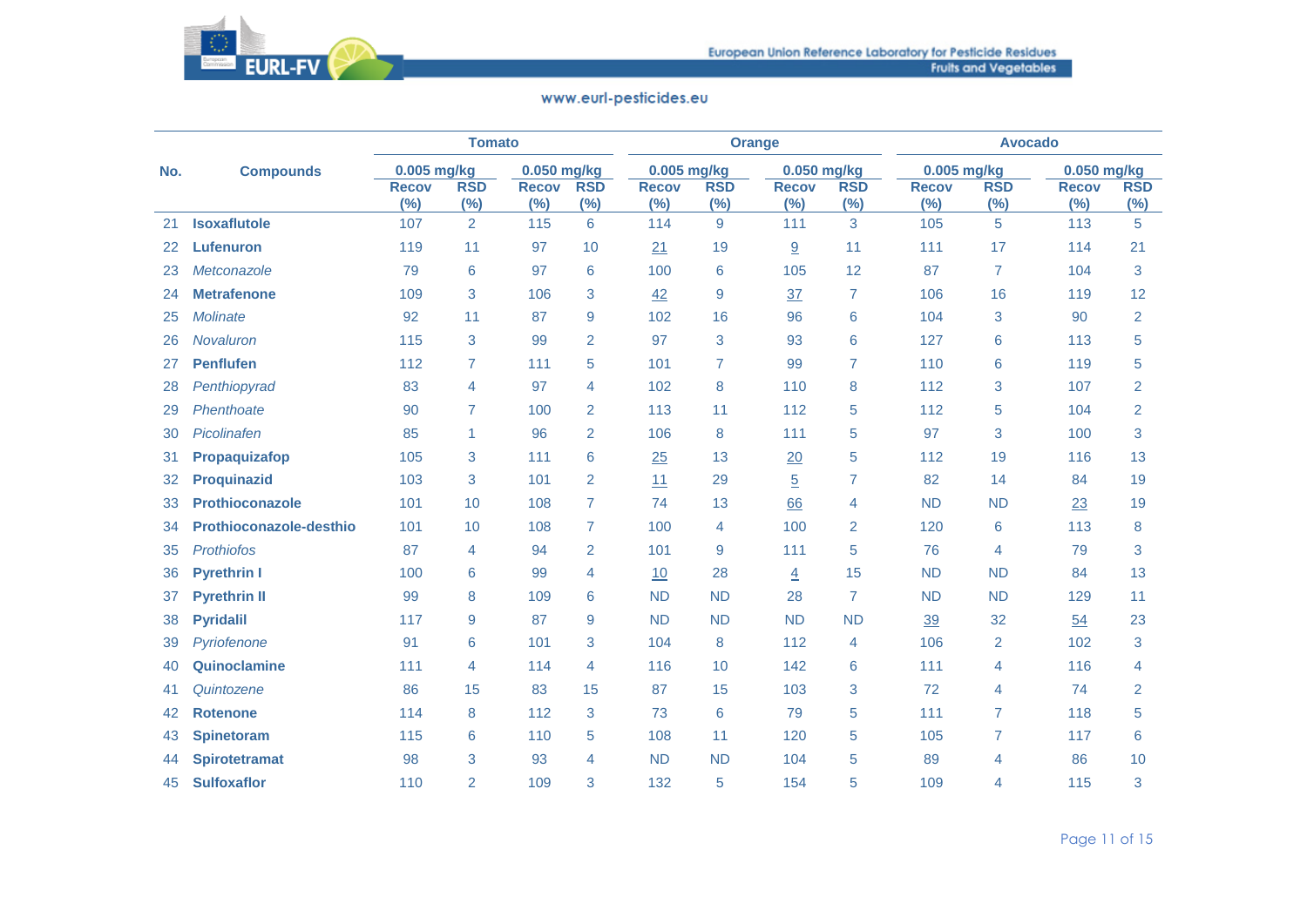

|     |                      |                     | Tomato            |                     |                      |                     |                     | <b>Orange</b>           |                      | <b>Avocado</b>         |                   |                     |                      |  |
|-----|----------------------|---------------------|-------------------|---------------------|----------------------|---------------------|---------------------|-------------------------|----------------------|------------------------|-------------------|---------------------|----------------------|--|
| No. | <b>Compounds</b>     | $0.005$ mg/kg       |                   | 0.050 mg/kg         |                      |                     | 0.005 mg/kg         |                         | 0.050 mg/kg          |                        | 0.005 mg/kg       | 0.050 mg/kg         |                      |  |
|     |                      | <b>Recov</b><br>(%) | <b>RSD</b><br>(%) | <b>Recov</b><br>(%) | <b>RSD</b><br>$(\%)$ | <b>Recov</b><br>(%) | <b>RSD</b><br>(9/0) | <b>Recov</b><br>$(\% )$ | <b>RSD</b><br>$(\%)$ | <b>Recov</b><br>$(\%)$ | <b>RSD</b><br>(%) | <b>Recov</b><br>(%) | <b>RSD</b><br>$(\%)$ |  |
| 46  | Tetramethrin         | 90                  | 8                 | 98                  | 16                   | 98                  | 8                   | 114                     | 5                    | 114                    | 20                | 104                 | 6                    |  |
| 47  | <b>Triallate</b>     | 89                  | 8                 | 94                  |                      | 101                 | 10 <sup>°</sup>     | 108                     | 4                    | 90                     | 2                 | 83                  | $\mathcal{P}$        |  |
| 48  | <b>Tricyclazole</b>  | 107                 |                   | 107                 | 2                    | 115                 | 6                   | 119                     | 5                    | 63                     | 5                 | 68                  |                      |  |
| 49  | <b>Triticonazole</b> | 104                 | 6                 | 120                 | 4                    | <b>ND</b>           | <b>ND</b>           | 113                     | 6                    | 113                    | 6                 | 117                 | 10                   |  |
| 50  | <b>Tritosulfuron</b> | 87                  | 5                 | 86                  | 5                    | 78                  | 8                   | 92                      | 2                    | <b>ND</b>              | <b>ND</b>         | 109                 | 6                    |  |

In bold, pesticides analysed by LC-MS/MS

In italic, pesticides analysed by GC-MS/MS

ND: Not Detected

Underlined, pesticides with recovery lower than 70%.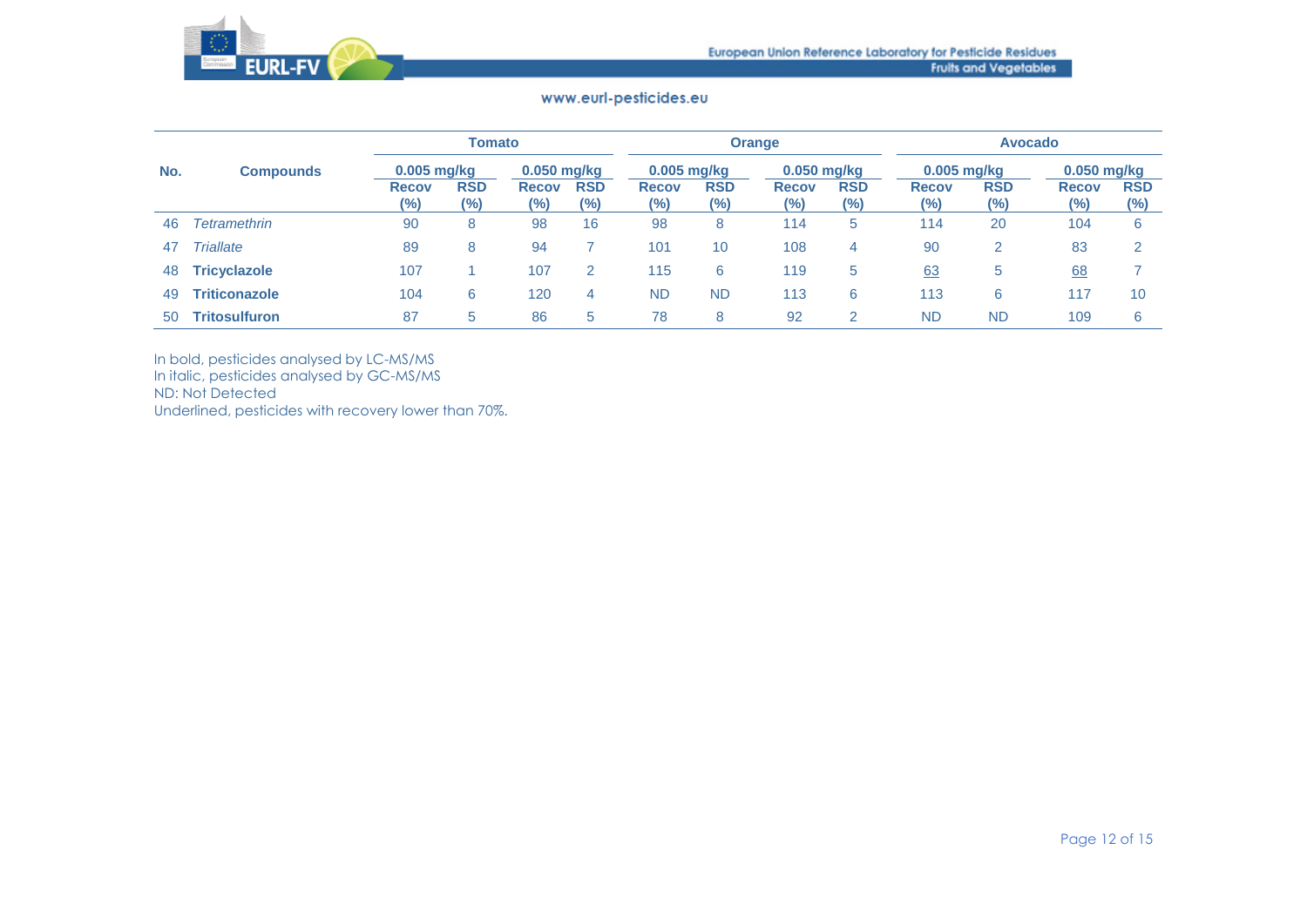

Table 4. Limits of quantification, linearity range, coefficient of determination and matrix effects for the selected matrices studied. Negative values of matrix effects mean suppression of the signal, and positives values, enhancement.

|                 |                               |          | LOQ (mg/kg) |                              |                |               | <b>Linear Range (mg/kg)</b> |                |        | R <sup>2</sup> |                              | Matrix effects (%) |       |                              |  |
|-----------------|-------------------------------|----------|-------------|------------------------------|----------------|---------------|-----------------------------|----------------|--------|----------------|------------------------------|--------------------|-------|------------------------------|--|
| No.             | <b>Compound</b>               |          |             | <b>Tomato Orange Avocado</b> | <b>Solvent</b> | <b>Tomato</b> | <b>Orange</b>               | <b>Avocado</b> |        |                | <b>Tomato Orange Avocado</b> |                    |       | <b>Tomato Orange Avocado</b> |  |
| 1.              | <b>Ametoctradin</b>           | 0.005    | 0.005       | 0.05                         | $0.002 - 0.5$  | $0.002 - 0.5$ | $0.002 - 0.5$               | $0.002 - 0.5$  | 0.9988 | 0.9978         | 0.9993                       | $-7$               | $-22$ | $-15$                        |  |
| 2.              | Anthraguinone                 | 0.005    | 0.005       | 0.005                        | $0.005 - 0.5$  | $0.002 - 0.5$ | $0.002 - 0.5$               | $0.005 - 0.5$  | 0.9996 | 0.9999         | 0.9995                       | 15                 | 94    | 75                           |  |
| 3               | <b>BAC10</b>                  | 0.005    | 0.005       | 0.005                        | $0.002 - 0.5$  | $0.002 - 0.5$ | $0.002 - 0.5$               | $0.005 - 0.5$  | 0.9998 | 0.9955         | 0.9997                       | $-17$              | $-21$ | $-14$                        |  |
| 4               | BAC8                          | 0.005    | 0.005       | 0.005                        | $0.005 - 0.5$  | $0.002 - 0.5$ | $0.002 - 0.5$               | $0.005 - 0.5$  | 0.9994 | 0.9977         | 0.9991                       | $-7$               | $-25$ | $-4$                         |  |
| 5               | Benalaxyl                     | 0.005    | 0.005       | 0.005                        | $0.002 - 0.5$  | $0.002 - 0.5$ | $0.002 - 0.5$               | $0.002 - 0.5$  | 0.9998 | 0.9997         | 0.9994                       | 58                 | 44    | 26                           |  |
| 6               | <b>Bifenazate</b>             | 0.005    | 0.005       | n.f.r.                       | $0.002 - 0.5$  | $0.002 - 0.5$ | $0.002 - 0.5$               | $0.002 - 0.5$  | 0.9997 | 0.9988         | 0.9982                       | $-10$              | $-32$ | $-53$                        |  |
|                 | <b>Clomazone</b>              | 0.005    | 0.005       | 0.005                        | $0.002 - 0.5$  | $0.002 - 0.5$ | $0.002 - 0.5$               | $0.002 - 0.5$  | 0.9997 | 0.9994         | 0.9998                       | $-11$              | $-28$ | $-16$                        |  |
| 8               | <b>Cyazofamid</b>             | 0.005    | 0.005       | 0.005                        | $0.005 - 0.5$  | $0.005 - 0.5$ | $0.005 - 0.5$               | $0.005 - 0.5$  | 0.9962 | 0.9977         | 0.9996                       | $-17$              | $-25$ | $-25$                        |  |
| 9               | <b>Cyflufenamid</b>           | 0.005    | n.f.r.      | 0.005                        | $0.002 - 0.5$  | $0.002 - 0.5$ | $0.002 - 0.5$               | $0.002 - 0.5$  | 0.9987 | 0.9970         | 0.9993                       | $-3$               | $-11$ | $-13$                        |  |
| 10 <sup>1</sup> | <b>Emamectin benzoate B1a</b> | 0.005    | 0.005       | 0.005                        | $0.002 - 0.5$  | $0.002 - 0.5$ | $0.002 - 0.5$               | $0.002 - 0.5$  | 0.9993 | 0.9992         | 0.9998                       | $-8$               | $-11$ | $-6$                         |  |
| 11              | <b>Emamectin benzoate B1b</b> | 0.005    | 0.005       | 0.05                         | $0.005 - 0.5$  | $0.005 - 0.5$ | $0.005 - 0.5$               | $0.010 - 0.5$  | 0.9994 | 0.9977         | 0.9999                       | $-8$               | $-18$ | $-11$                        |  |
| 12 <sup>2</sup> | Ethoprophos                   | 0.005    | 0.005       | 0.005                        | $0.002 - 0.5$  | $0.002 - 0.5$ | $0.002 - 0.5$               | $0.002 - 0.5$  | 0.9997 | 0.9997         | 0.9988                       | 35                 | 94    | 58                           |  |
| 13              | <b>Etoxazole</b>              | 0.005    | n.f.r.      | 0.005                        | $0.002 - 0.5$  | $0.002 - 0.5$ | $0.002 - 0.5$               | $0.002 - 0.5$  | 0.9992 | 0.9954         | 0.9963                       | $\Omega$           | $-24$ | $-27$                        |  |
| 14              | <b>Fenpyrazamine</b>          | 0.005    | 0.005       | 0.005                        | $0.002 - 0.5$  | $0.002 - 0.5$ | $0.002 - 0.5$               | $0.002 - 0.5$  | 0.9999 | 0.9999         | 0.9998                       | $-12$              | $-22$ | $-15$                        |  |
| 15              | <b>Flufenacet</b>             | 0.005    | 0.005       | 0.005                        | $0.002 - 0.5$  | $0.002 - 0.5$ | $0.002 - 0.5$               | $0.002 - 0.5$  | 0.9981 | 0.9995         | 0.9995                       | $-12$              | $-18$ | $-12$                        |  |
| 16              | Fluopicolide                  | 0.005    | 0.005       | 0.005                        | $0.002 - 0.5$  | $0.002 - 0.5$ | $0.002 - 0.5$               | $0.002 - 0.5$  | 1.0000 | 0.9999         | 0.9994                       | 87                 | 121   | 84                           |  |
| 17              | <b>Fluxapyrosad</b>           | 0.005    | 0.005       | 0.005                        | $0.002 - 0.5$  | $0.002 - 0.5$ | $0.002 - 0.5$               | $0.002 - 0.5$  | 0.9990 | 0.9997         | 0.9987                       | $-4$               | $-18$ | $-6$                         |  |
| 18              | Heptachlor endo-epoxide       | 0.005    | 0.05        | 0.05                         | $0.005 - 0.5$  | $0.005 - 0.5$ | $0.010 - 0.5$               | $0.010 - 0.5$  | 0.9994 | 0.9991         | 0.9998                       | 21                 | 26    | 15                           |  |
| 18              | Heptachlor exo-epoxide        | 0.005    | 0.05        | 0.05                         | $0.010 - 0.5$  | $0.005 - 0.5$ | $0.010 - 0.5$               | $0.010 - 0.5$  | 0.9998 | 0.9982         | 0.9992                       | 24                 | 22    | 15                           |  |
| 19              | <b>loxynil</b>                | $0.005*$ | 0.005       | 0.005                        | $0.002 - 0.5$  | $0.002 - 0.5$ | $0.002 - 0.5$               | $0.002 - 0.5$  | 0.9995 | 0.9984         | 0.9995                       | $-8$               | $-13$ | $-10$                        |  |
| 20              | <i>Isopyrazam</i>             | 0.005    | 0.005       | 0.005                        | $0.002 - 0.5$  | $0.005 - 0.5$ | $0.002 - 0.5$               | $0.002 - 0.5$  | 0.9980 | 0.9999         | 0.9994                       | 37                 | 116   | 80                           |  |
| 21              | <b>Isoxaflutole</b>           | 0.005    | 0.005       | 0.005                        | $0.002 - 0.5$  | $0.005 - 0.5$ | $0.005 - 0.5$               | $0.005 - 0.5$  | 0.9992 | 0.9990         | 0.9981                       | $\overline{2}$     | $-46$ | 11                           |  |
| 22              | <b>Lufenuron</b>              | 0.005    | n.f.r.      | 0.005                        | $0.002 - 0.5$  | $0.005 - 0.5$ | $0.002 - 0.5$               | $0.002 - 0.5$  | 0.9924 | 0.9997         | 0.9979                       | $-29$              | 10    | $-15$                        |  |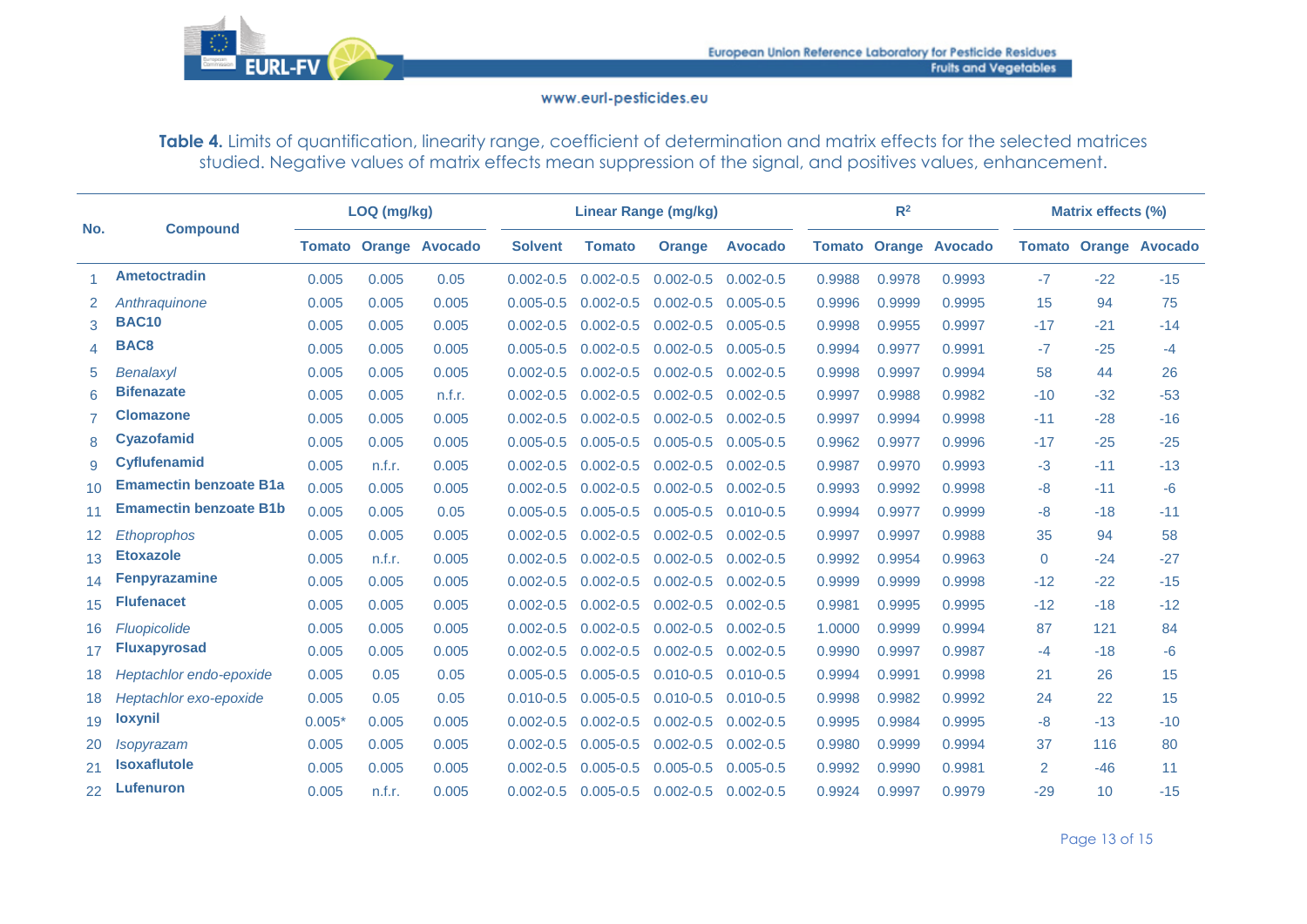

| No. |                         |       | LOQ (mg/kg) |                              |                | <b>Linear Range (mg/kg)</b> |                             |                |        | R <sup>2</sup> |                              | <b>Matrix effects (%)</b> |       |                              |  |
|-----|-------------------------|-------|-------------|------------------------------|----------------|-----------------------------|-----------------------------|----------------|--------|----------------|------------------------------|---------------------------|-------|------------------------------|--|
|     | <b>Compound</b>         |       |             | <b>Tomato Orange Avocado</b> | <b>Solvent</b> | <b>Tomato</b>               | <b>Orange</b>               | <b>Avocado</b> |        |                | <b>Tomato Orange Avocado</b> |                           |       | <b>Tomato Orange Avocado</b> |  |
| 23  | Metconazole             | 0.005 | 0.005       | 0.005                        | $0.005 - 0.5$  | $0.005 - 0.5$               | $0.005 - 0.5$ $0.005 - 0.5$ |                | 0.9987 | 0.9997         | 0.9989                       | 24                        | 88    | 16                           |  |
| 24  | <b>Metrafenone</b>      | 0.005 | n.f.r.      | 0.005                        | $0.002 - 0.5$  | $0.002 - 0.5$               | $0.002 - 0.5$               | $0.002 - 0.5$  | 0.9983 | 0.9998         | 0.9966                       | -9                        | $-11$ | $-21$                        |  |
| 25  | Molinate                | 0.005 | 0.005       | 0.005                        | $0.002 - 0.5$  | $0.002 - 0.5$               | $0.002 - 0.5$               | $0.005 - 0.5$  | 0.9998 | 0.9997         | 0.9974                       | 25                        | 50    | 43                           |  |
| 26  | <b>Novaluron</b>        | 0.005 | 0.005       | 0.005                        | $0.002 - 0.5$  | $0.002 - 0.5$               | $0.002 - 0.5$               | $0.002 - 0.5$  | 0.9998 | 0.9996         | 0.9992                       | 66                        | 38    | 56                           |  |
| 27  | <b>Penflufen</b>        | 0.005 | 0.005       | 0.005                        | $0.002 - 0.5$  | $0.002 - 0.5$               | $0.002 - 0.5$               | $0.002 - 0.5$  | 0.9959 | 0.9995         | 0.9972                       | -8                        | $-14$ | $-15$                        |  |
| 28  | Penthiopyrad            | 0.005 | 0.005       | 0.005                        | $0.002 - 0.5$  | $0.002 - 0.5$               | $0.002 - 0.5$               | $0.002 - 0.5$  | 0.9992 | 0.9998         | 0.9992                       | 27                        | 114   | 96                           |  |
| 29  | Phenthoate              | 0.005 | 0.005       | 0.005                        | $0.050 - 0.5$  | $0.005 - 0.5$               | $0.002 - 0.5$               | $0.002 - 0.5$  | 0.9980 | 0.9997         | 0.9996                       | 53                        | 149   | 130                          |  |
| 30  | Picolinafen             | 0.005 | 0.005       | 0.005                        | $0.002 - 0.5$  | $0.002 - 0.5$               | $0.002 - 0.5$               | $0.002 - 0.5$  | 0.9999 | 0.9998         | 0.9992                       | 21                        | 76    | 53                           |  |
| 31  | Propaquizafop           | 0.005 | n.f.r.      | 0.005                        | $0.002 - 0.5$  | $0.002 - 0.5$               | $0.002 - 0.5$               | $0.002 - 0.5$  | 0.9964 | 0.9997         | 0.9995                       | -3                        | $-2$  | $-14$                        |  |
| 32  | <b>Proquinazid</b>      | 0.005 | n.f.r.      | 0.005                        | $0.002 - 0.5$  | $0.002 - 0.5$               | $0.002 - 0.5$               | $0.002 - 0.5$  | 0.9987 | 0.9984         | 0.9997                       | $-18$                     | $-20$ | $-14$                        |  |
| 33  | <b>Prothioconazole</b>  | 0.005 | 0.005       | 0.05                         | $0.002 - 0.5$  | $0.002 - 0.5$               | $0.002 - 0.5$               | $0.010 - 0.5$  | 0.9992 | 1.0000         | 0.9974                       | $-2$                      | 6     | $-62$                        |  |
| 34  | Prothioconazole-desthio | 0.005 | 0.005       | 0.005                        | $0.002 - 0.5$  | $0.002 - 0.5$               | $0.002 - 0.5$               | $0.002 - 0.5$  | 0.9930 | 0.9942         | 0.9953                       | -6                        | $-22$ | $-26$                        |  |
| 35  | <b>Prothiofos</b>       | 0.005 | 0.005       | 0.005                        | $0.002 - 0.5$  | $0.002 - 0.5$               | $0.002 - 0.5$               | $0.002 - 0.5$  | 0.9992 | 0.9997         | 0.9998                       | 35                        | 67    | 52                           |  |
| 36  | <b>Pyrethrin I</b>      | 0.005 | n.f.r.      | 0.05                         | $0.002 - 0.5$  | $0.002 - 0.5$               | $0.005 - 0.5$               | $0.010 - 0.2$  | 0.9988 | 0.9997         | 0.9987                       | $-21$                     | $-26$ | $-24$                        |  |
| 37  | <b>Pyrethrin II</b>     | 0.005 | n.f.r.      | n.f.r.                       | $0.005 - 0.5$  | $0.005 - 0.5$               | $0.005 - 0.5$               | $0.005 - 0.5$  | 0.9993 | 0.9996         | 0.9954                       | $-12$                     | $-9$  | $-23$                        |  |
| 38  | <b>Pyridalil</b>        | 0.005 | 0.005       | 0.005                        | $0.002 - 0.5$  | $0.002 - 0.5$               | $0.002 - 0.5$               | $0.002 - 0.5$  | 0.9996 | 1.0000         | 0.9999                       | 326                       | 277   | 193                          |  |
| 39  | Pyriofenone             | 0.005 | 0.005       | 0.005                        | $0.002 - 0.5$  | $0.002 - 0.5$               | $0.002 - 0.5$               | $0.002 - 0.5$  | 0.9998 | 0.9999         | 0.9988                       | 28                        | 46    | 27                           |  |
| 40  | Quinoclamine            | 0.005 | 0.005       | 0.005                        | $0.002 - 0.5$  | $0.002 - 0.5$               | $0.002 - 0.5$               | $0.002 - 0.5$  | 0.9999 | 0.9999         | 0.9999                       | -6                        | $-36$ | $-20$                        |  |
| 41  | Quintozene              | 0.005 | 0.005       | 0.005                        | $0.005 - 0.5$  | $0.002 - 0.5$               | $0.005 - 0.5$               | $0.002 - 0.5$  | 0.9980 | 0.9988         | 1.0000                       | 30                        | 77    | 61                           |  |
| 42  | <b>Rotenone</b>         | 0.005 | 0.005       | 0.005                        | $0.002 - 0.5$  | $0.002 - 0.5$               | $0.002 - 0.5$               | $0.002 - 0.5$  | 0.9981 | 0.9977         | 0.9999                       | -5                        | $-13$ | $-17$                        |  |
| 43  | <b>Spinetoram</b>       | 0.005 | 0.005       | 0.005                        | $0.005 - 0.5$  | $0.005 - 0.5$               | $0.002 - 0.5$               | $0.002 - 0.5$  | 0.9997 | 0.9998         | 0.9995                       | $-14$                     | $-24$ | $-19$                        |  |
| 44  | <b>Spirotetramat</b>    | 0.005 | 0.05        | 0.005                        | $0.002 - 0.5$  | $0.002 - 0.5$               | $0.050 - 0.5$               | $0.002 - 0.5$  | 0.9979 | 0.9994         | 0.9999                       | $-10$                     | $-21$ | 10                           |  |
| 45  | <b>Sulfoxaflor</b>      | 0.005 | 0.005       | 0.005                        | $0.002 - 0.5$  | $0.002 - 0.5$               | $0.002 - 0.5$               | $0.002 - 0.5$  | 1.0000 | 0.9989         | 1.0000                       | -8                        | $-36$ | $-13$                        |  |
| 46  | <b>Tetramethrin</b>     | 0.005 | 0.005       | 0.005                        | $0.010 - 0.5$  | $0.002 - 0.5$               | $0.002 - 0.5$               | $0.002 - 0.5$  | 0.9995 | 0.9999         | 0.9997                       | 57                        | 137   | 58                           |  |
| 47  | <b>Triallate</b>        | 0.005 | 0.005       | 0.005                        | $0.002 - 0.5$  | $0.002 - 0.5$               | $0.002 - 0.5$               | $0.002 - 0.5$  | 0.9995 | 0.9998         | 0.9993                       | 20                        | 43    | 40                           |  |
| 48  | <b>Tricyclazole</b>     | 0.005 | 0.005       | $0.005*$                     | $0.002 - 0.5$  | $0.002 - 0.5$               | $0.002 - 0.5$               | $0.002 - 0.5$  | 0.9998 | 0.9998         | 0.9998                       | $-11$                     | $-72$ | $-15$                        |  |